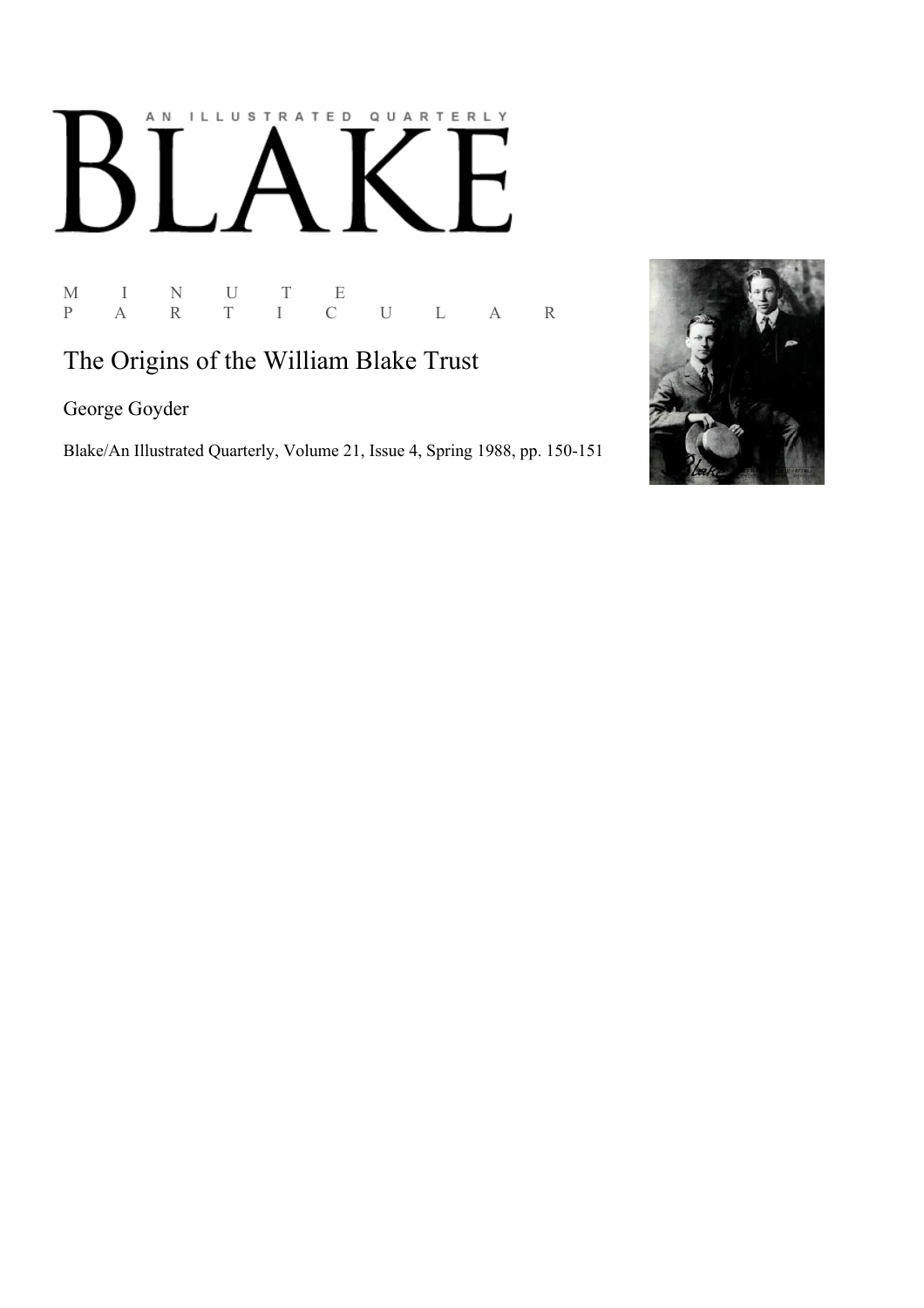# The Origins of the William Blake Trust

## by George Goyder

In Sir Geoffrey Keynes's autobiography *The Gates of Memory,* the origins of the William Blake Trust are ascribed to the year 1948 and the desire to make a worthy facsimile of *Jerusalem.* This was not as it happens the beginning of the idea. More than two years earlier (1 November 1945) I drafted a letter to Dr. Thomas Jones asking that the Pilgrim Trust help in a project to reproduce Blake's engravings, paintings and prophetic books. As the text of the letter shows, our first priority was to reproduce the *Milton* series of drawings, secondly the Bible illustrations in tempera and watercolor, and thirdly, *Jerusalem.* Before mailing this letter I sent a draft to

## November 1st,  $1945*$  - 2 -

#### Doar Dr. Jones,

You kindly sent me a copy of the Annual Report<br>of the Pilgrim Trust. I was struck with the halp you<br>are giving to the encouragement of literature and am<br>prompted by it to put a suggestion to you which has been<br>in my mind f

William Blake is not only a great English poet but<br>oqually a great English pather - if not the greatest.<br>His work is hardly known except to a small number of<br>people. The reason is, I believe, partly that some of<br>his best p

In 1935 Jeep and orter independent the production of<br>the three changes of the Job, together with<br>the original poncil sketches and the engravings- This<br>magnificont production in six sections enabled the student<br>to see Blake The Norgan for this entorprise.

Wy suggestion is that to encourage artists in this country and U.P.A. to study Blake (I believe there is no<br>more inspiring marter than Blake - he literally teems with

 $P_{a}I_{a}Q_{a}$ 

Geoffrey which he returned with a few minor corrections. Dr. Jones replied asking for time to consider the matter, so on 4 June 1947 I wrote again mentioning my previous letter and this time put forward *Jerusalem* as our first priority as the unique copy of that book had meantime become available for reproduction.

The original objectives of the William Blake Trust were very broadly defined and at no time have its aims been abandoned. It is more a case of the Trust using the technical expertise of Arnold Fawcus and his Trianon Press to the best advantage. Now that the William Blake Trust has successfully completed the long-awaited *Job*  engravings in their several states it might be thought that the Trust has fulfilled the task for which it was formed. This is not the case. Three of the four original aims of the Trust remain uncompleted and some have not even been begun. There is work aplenty for the Trust still to do.

inspiration), plans should now be made for reproducing<br>the other groat Blako<sub>n</sub>series in, the same way as was done<br>for the Book of Job by Morganian Dby the National Art<br>Collections fund for the Dante drawings.

My first priority is to reproduce the Milton series.<br>
Come of these are in boston, some in the Huntingson<br>
Paradise Loss are in the Huntingson<br>
Paradise Lost and Regained, L'Allegro and Il Pensoroso,<br>
The Nativity, and Com tlmo; hence tho nood to start now.

The socond great work cycle nover hitherto re-<br>produced is the series of Bibliotal temperas illustrating<br>the Life of Our Lord. All the paintings need putting<br>together and reproducing in fine collotype, as used for<br>the Job.

Thirdly, there is the magnificent coloured Jerusalem<br>in the possession of Mrs. Ctirling. Joseph Wickstead 1still available to write the introduction for this book,<br>but he is getting on in years and there is no young Blake<br>

Then thore are the eighteen paintings illustrating Bunyarts Pilering which Lord Crewe sold recently to America.<br>
Plogress Progress?

 $P.T.0.$